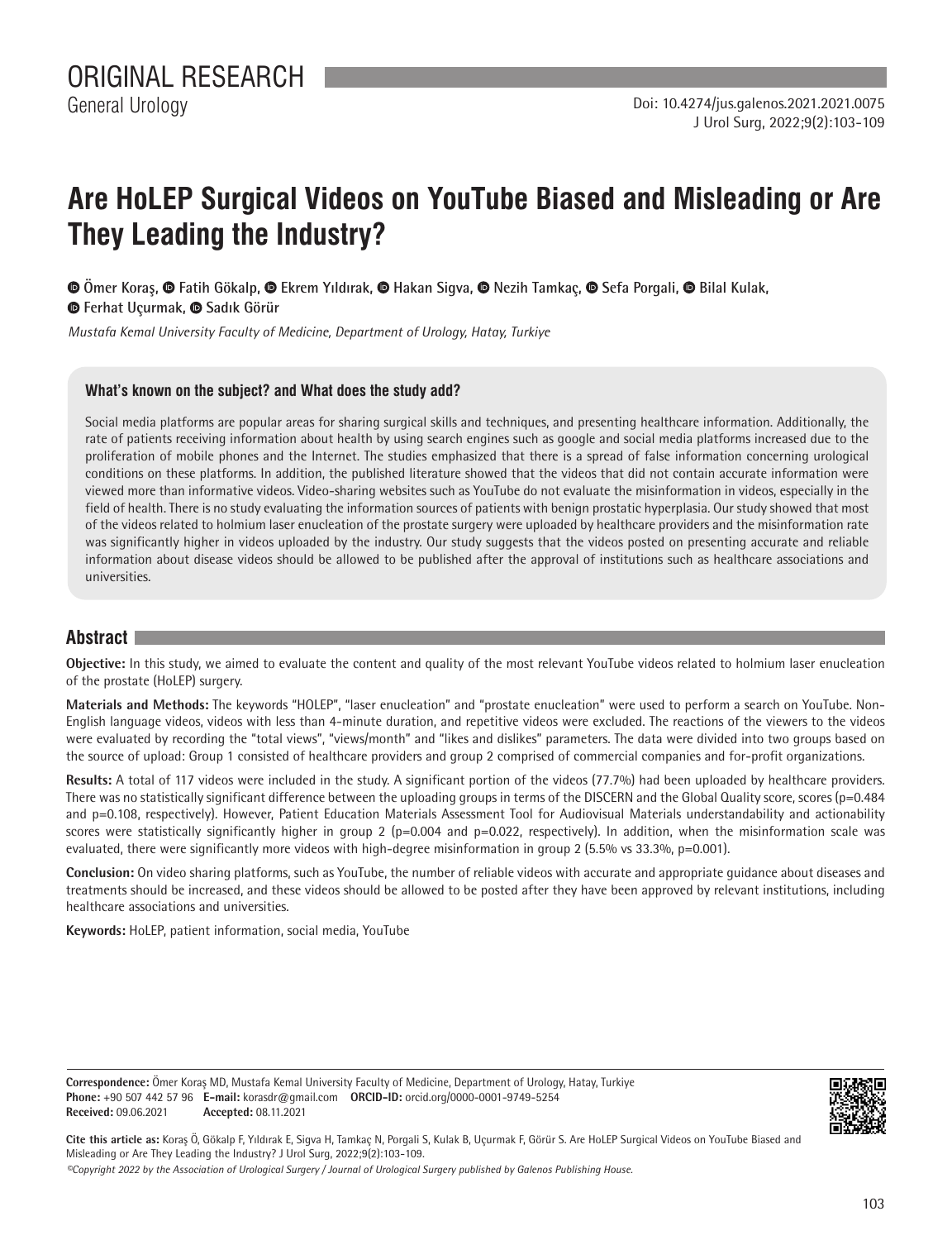# **Introduction**

Benign prostatic hyperplasia (BPH) begins to be seen after the age of 40 years, and its incidence increases with age, reaching 80-90% among the population aged 70 to 80 years (1). Surgical treatment is applied in symptomatic BPH cases that do not benefit from medical treatment and/or develop complications. There are many surgical alternatives to surgically treat symptomatic BPH [open prostatectomy, transurethral resection of the prostate, transurethral enucleation of the prostate, holmium laser enucleation of the prostate (HoLEP), etc.]. Among these surgical procedures, HoLEP has taken its place as a surgical treatment option of BPH due to its efficacy and safety in large prostates (2). It has been shown that full enucleation performed after HoLEP results in reduced possibility of repeat surgery, less bleeding, and decreased hospital stay due to the shorter duration of catheter use (3). For these reasons, HoLEP surgery has started to be preferred frequently, and its popularity is gradually increasing.

Video content providers allow patients to easily access information on various treatment methods, which can affect their treatment decisions. YouTube is one of the most popular video-sharing platforms, having more than 1 billion users who collectively watch more than 1 billion hours of videos every day (4,5). Unfortunately, information pollution caused by inaccurate information spreading through social media tools is a very important issue. Therefore, it is important to ensure the accuracy, reliability and understandability of online information obtained from patients concerning treatment methods. In previous studies, it has already been emphasized that there is a spread of false and/or biased information concerning urological conditions on YouTube (6,7). Besides, it can be difficult for patients to distinguish the accuracy of the content of existing from the marketing promises of the informing party.

To the best of our knowledge, there is no study in the literature evaluating HoLEP-specific surgical videos on YouTube. Therefore, we evaluated the content, reliability and quality of the most relevant YouTube videos related to HoLEP surgery.

# **Materials and Methods**

# **Search Strategy and Video Inclusion Criteria**

The keywords "HoLEP", "laser enucleation" and "prostate enucleation" were used to conduct a search on YouTube (http:// www.youtube.com) on December 16, 2020, without using any search filter. To reduce bias, all researchers performed the search by clearing their browser's search history and disabling their location status. As the exclusion criteria for the study, videos shorter than 4 minutes, repetitive videos, those with irrelevant content (advertisements, patient references, slidebased presentations, and lectures) and non-English language videos were excluded from the study. A total of 1,416 videos were screened, and 1,156 videos were excluded from the study because they were non-English, irrelevant, or non-audio. Further 143 videos were excluded due to duplication. Thus, the number of videos that were eligible was 117 (Figure 1).

## **Video Parameters and Scoring System**

The videos included in the study were watched by two independent surgeons, both specialized in endourology. In case of inconsistent evaluation between the two surgeons (non-matching results), a third physician evaluated the videos. In addition, the reactions of the viewers to the videos were assessed by recording the parameters of total views, views/ month, and video likes and dislikes. The data were divided into two groups based on the source of upload: Group 1 consisted of healthcare providers (doctors, universities, academic journals, university or non-profit physicians, or professional organizations) and group 2 comprised commercial companies or for-profit organizations. The presence or absence of commercial bias was evaluated as described by Cornish and Leist (8). The degree of misinformation was assessed with reference to currently available evidence on surgical BPH treatment as reported using the EAU guidelines (9). In addition, we rated the extent of misinformation in the videos based on a Likert scale of 1 to 5 ("none", "low", "moderate", "high" and "extreme") (10). All videos were systematically evaluated using the Patient Education Materials Assessment Tool for Audiovisual Materials (PEMAT) and the validated DISCERN quality criteria (11-13).

PEMAT is a systematic method developed to select printable and audiovisual patient education materials, which are easier to understand and easier to act on. We used the version for audiovisual materials, which consists of 13 items measuring understandability and four items measuring actionability. The PEMAT provides two scores for each material-one for understandability and a separate score for actionability. Every item had a 1 point (agree) or 0 points (disagree) and N/A was not included in the calculation. Scores were multiplied by 100 to give a percentage score for understandability and actionability. There was no set cut-off value for the scores.

DISCERN is a standardized index of quality of consumer health information on treatment choices, which can be used by anyone without the need for specialist knowledge. The questionnaire consists of a total of 15 items plus an overall quality rating, with each item representing a separate quality criterion rated from 1 to 5 points (1-2 points: low; 3 points: moderate; and 4-5 points: high quality). Thus, a total score of 80 points is possible, with higher scores indicating higher quality. For the purposes of this study, we rated the videos using all relevant items and gave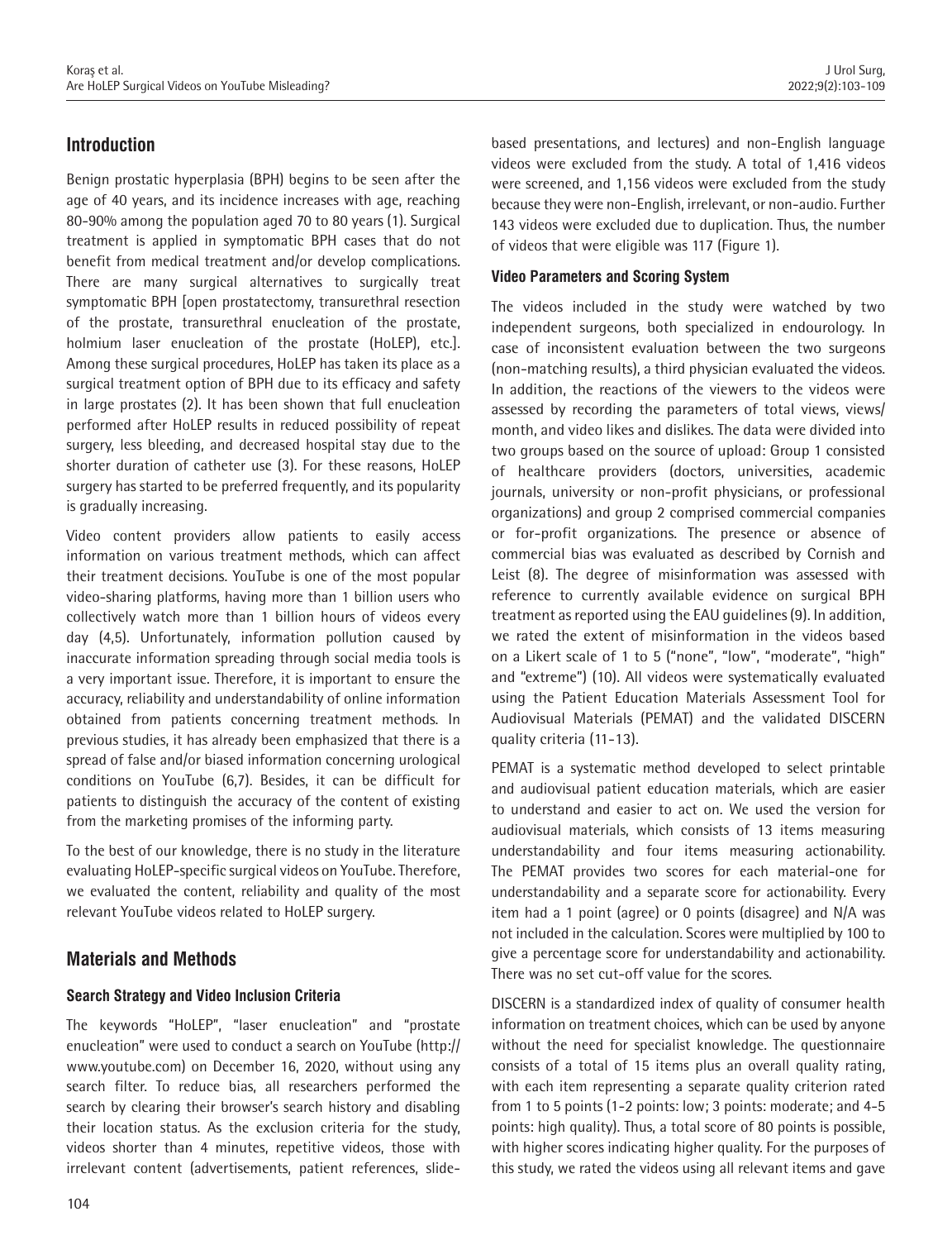

**Figure 1.** Selection of eligible YouTube videos for the study

them an overall quality rating although not all the videos were directly concerned with treatment choices.

To determine the overall quality of the videos, the Global Quality score (GQS), a five-point scale, was used (GQS: 1=poor quality; 5=excellent quality). This tool measures the accessibility quality and overall flow of the information contained within a video (14).

JAMA is a scoring system with a total of 4 points scored by evaluating whether the authors, institutions, references and sources are clearly stated in the video, whether there is information about copyright, whether there is any clear conflict of interest, and whether the dates of uploading and publication are clearly given (15).

#### **Statistical Analysis**

The Statistical Package for the Social Sciences (SPSS) for Windows, version 23.0 was used for evaluating the data. The Shapiro-Wilk test was used to determine the normality of distribution. Continuous variables were expressed as median and ranges, and their statistical analysis was performed using the Mann-Whitney U test. Categorical variables were expressed as numbers and percentages and analyzed using the chi-square test. Differences were considered statistically significant when the p-value was <0.05.

# **Results**

A total of 117 videos were included in the study. The median time since upload was 24.00 (range=8.00-53.00) months. The median length of the videos was 14.10 (range=6.59-30.03) minutes. The median number of views was 590.50 (range=144.00-2674.00). A significant portion of the videos (n=94, 77.7%) had been uploaded by healthcare providers. Although the videos generally focused on surgeons (number of videos=72, 61.5%), there were 45 (38.5%) videos targeting the general audience. Table 1 shows the characteristics of the videos. When the videos were evaluated according to the questionnaires, although the viewing rates differed according to the DISCERN groups, the increase was not linear. When GQS was evaluated, the median values for the number of views, views per day and likes increased in the videos with a GQS of  $>3$  (p=0.019, p=0.019, and p=0.009, respectively). There was no significant change in the discern score by years (p=0.466).

When the data were divided into group 1 and group 2 according to the upload source, the median number of views was 643.50 (range=155.00-2331.00) and 520.00 (range=181.00-8547.00), respectively, indicating a slightly higher value for healthcare providers, albeit with no significant difference (p=0.916) (Table 2). There was no statistically significant difference between the upload source groups in terms of the median number of views (per day), median number of likes, reliability score, DISCERN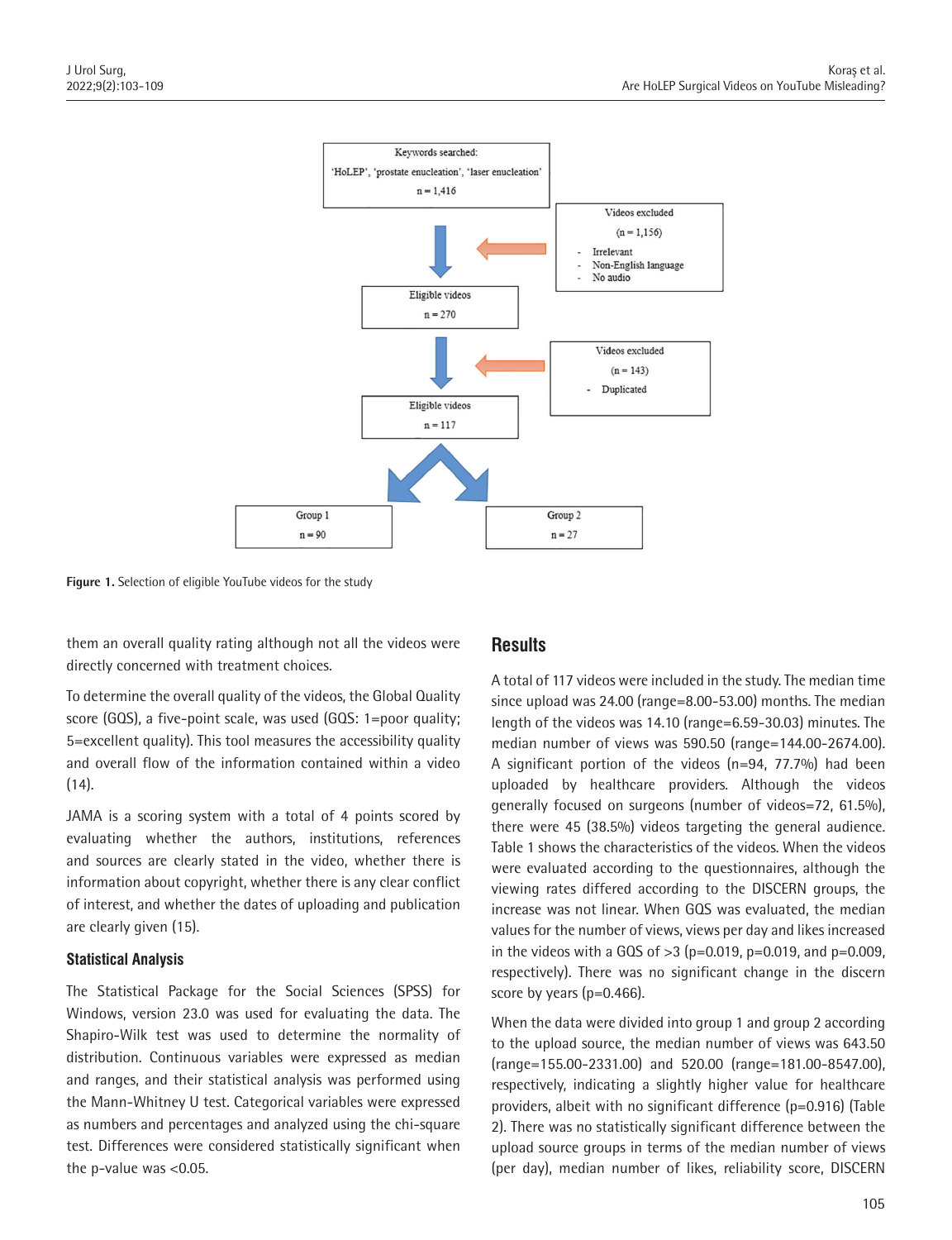| Table 1. Characteristics of the videos                   |                         |  |  |  |
|----------------------------------------------------------|-------------------------|--|--|--|
|                                                          | Value                   |  |  |  |
| Duration (months) <sup>a</sup>                           | 24.00 (8.00-53.00)      |  |  |  |
| Video length (minutes) <sup>a</sup>                      | 14.10 (6.59-30.03)      |  |  |  |
| Total number of views <sup>a</sup>                       | 590.50 (144.00-2674.00) |  |  |  |
| Number of views per day <sup>a</sup>                     | $0.87$ $(0.18 - 3.43)$  |  |  |  |
| Number of comments <sup>a</sup>                          | $0(0.00-2.00)$          |  |  |  |
| Number of likes <sup>a</sup>                             | 5.00 (1.00-16.00)       |  |  |  |
| Number of dislikes <sup>a</sup>                          | $0.00$ $(0.00 - 1.00)$  |  |  |  |
| Misinformation score <sup>a</sup>                        | $3.00$ $(2.00-4.00)$    |  |  |  |
| LIKERT scale <sup>a</sup>                                | $3.00$ $(2.00-4.00)$    |  |  |  |
| GQS score <sup>a</sup>                                   | 4.00 (3.00-4.00)        |  |  |  |
| JAMA score <sup>a</sup>                                  | $2.00(1.00-2.00)$       |  |  |  |
| <b>PEMATa</b>                                            |                         |  |  |  |
| Understandability                                        | 80.00 (64.29-93.33)     |  |  |  |
| <b>Actionability</b>                                     | 75.00 (50.00-100.00)    |  |  |  |
| <b>DISCERN</b> group                                     |                         |  |  |  |
| Low                                                      | 11 (9.3%)               |  |  |  |
| Moderate                                                 | 29 (24.7%)              |  |  |  |
| High                                                     | 77 (65.7%)              |  |  |  |
| GQS group                                                |                         |  |  |  |
| GOS <sub>1</sub>                                         | $1(0.9\%)$              |  |  |  |
| GOS <sub>2</sub>                                         | 15 (12.8%)              |  |  |  |
| GOS <sub>3</sub>                                         | 28 (23.9%)              |  |  |  |
| GOS <sub>4</sub>                                         | 58 (49.6%)              |  |  |  |
| GQS 5                                                    | 15 (12.8%)              |  |  |  |
| <b>Misinformationb</b>                                   |                         |  |  |  |
| <b>Severe</b>                                            | $1(0.8\%)$              |  |  |  |
| High                                                     | 14 (11.9%)              |  |  |  |
| Moderate                                                 | 39 (33.3%)              |  |  |  |
| Low                                                      | 38 (32.4%)              |  |  |  |
| None                                                     | 15 (12.8%)              |  |  |  |
| Intended audience <sup>b</sup>                           |                         |  |  |  |
| <b>Surgeon</b>                                           | 72 (61.5%)              |  |  |  |
| General                                                  | 45 (38.5%)              |  |  |  |
| Information presented by <sup>b</sup>                    |                         |  |  |  |
| <b>Doctor</b>                                            | 99 (85.3%)              |  |  |  |
| <b>Healthcare</b>                                        | $5(4.3\%)$              |  |  |  |
| Industry                                                 | $5(4.3\%)$              |  |  |  |
| <b>Other</b>                                             | $8(6.1\%)$              |  |  |  |
| Discussion of alternative treatment options <sup>b</sup> |                         |  |  |  |
| Absent                                                   | 74 (63.2%)              |  |  |  |
| Exist                                                    | 43 (36.8)               |  |  |  |
| Are side effects mentioned in the video? <sup>b</sup>    |                         |  |  |  |
| Absent                                                   | 64 (54.7%)              |  |  |  |
| Exist                                                    |                         |  |  |  |
|                                                          | 53 (45.3%)              |  |  |  |

| <b>Table 1. Continued</b>                                                                                                                                                                                 |             |  |
|-----------------------------------------------------------------------------------------------------------------------------------------------------------------------------------------------------------|-------------|--|
|                                                                                                                                                                                                           | Value       |  |
| Surgical benefits <sup>b</sup>                                                                                                                                                                            |             |  |
| Absent                                                                                                                                                                                                    | $5(4.3\%)$  |  |
| Exist                                                                                                                                                                                                     | 112 (95.7%) |  |
| Commercial bias <sup>b</sup>                                                                                                                                                                              |             |  |
| Absent                                                                                                                                                                                                    | 51 (43.6%)  |  |
| <b>Fxist</b>                                                                                                                                                                                              | 66 (56.4%)  |  |
| Depiction of real surgery <sup>b</sup>                                                                                                                                                                    |             |  |
| <b>None</b>                                                                                                                                                                                               | $9(7.7\%)$  |  |
| Exist                                                                                                                                                                                                     | 108 (92.3%) |  |
| <b>aData expressed as median and range</b><br><b>bData expressed as number and percentages</b><br>GQS: Global quality score, PEMAT: Patient Education Materials Assessment Tool for<br>Printable Material |             |  |

scores, and GQS of the videos  $(p=0.470, p=0.163, p=0.249,$ p=0.484, and p=0.108, respectively). However, when PEMAT was evaluated, the understandability scores [group 1=73.33 (range=60.00-92.86) and group 2=93.33 (range=80.00-100.00)] and actionability scores [group 1=75.00 (range=50.00-100.00) and group 2=100 (range=50.00-100.00)] were statistically significantly higher in group 2  $(p=0.004$  and  $p=0.022$ , respectively). Furthermore, according to the results of the misinformation scale, group 1 had uploaded more videos with low-degree misinformation [group 1=31 (34.4%)] and group 2=7 (25.9%)] while group 2 was the source of more videos with high-degree misinformation [group 1=5 (5.5%) and group 2=9 (33.3%)]. There was a statistically significant difference between the two groups in terms of misinformation evaluation  $(p=0.001)$ .

# **Discussion**

In this study, we evaluated the quality of YouTube videos on HoLEP that has gained popularity as a frequently preferred surgical method for BPH. The huge video archive on YouTube naturally consists of a large number of video content that examines each subject or topic from different perspectives. However, available evidence has shown that patients can be exposed to low-quality, biased, and/or commercial videos, which can lead to dangerous consequences (7,16). Therefore, it is important to evaluate the reliability and quality of YouTube videos that provide health information. Platforms such as YouTube allow patients to easily obtain information about the issues in which they are interested. However, based on the information presented here, patients can also make poor decisions or resort to expensive treatments. Nevertheless, the literature shows the increasing viewing of videos about the health field among patients or healthcare professionals (17).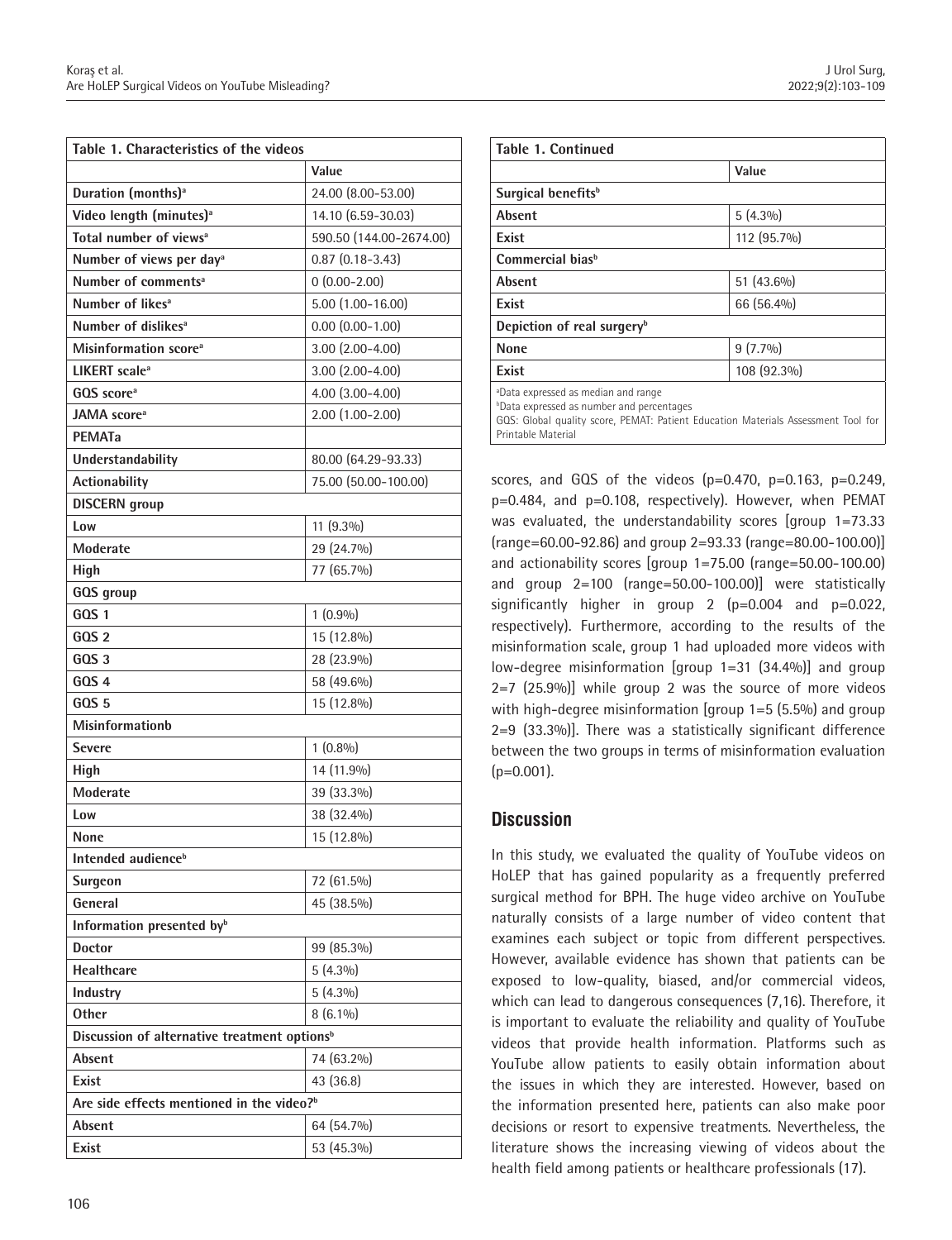| Table 2. Comparison of the video data between the upload source groups |                                     |                                               |         |  |
|------------------------------------------------------------------------|-------------------------------------|-----------------------------------------------|---------|--|
|                                                                        | Group 1<br>(Healthcare)<br>$(n=90)$ | Group 2<br>(Profit organizations)<br>$(n=27)$ | p-value |  |
| Video length (minutes) <sup>a</sup>                                    | 14.38 (7.22-32.15)                  | 13.22 (5.54-20.00)                            | 0.517   |  |
| Total number of views <sup>a</sup>                                     | 643.50 (155.00-2331.00)             | 520.00 (181.00-8547.00)                       | 0.916   |  |
| Number of views per day <sup>a</sup>                                   | $1.23(0.33 - 3.54)$                 | $0.76(0.15 - 2.81)$                           | 0.470   |  |
| Number of comments <sup>a</sup>                                        | $1.00$ $(0.00 - 3.00)$              | $0.00$ $(0.00 - 0.00)$                        | 0.038   |  |
| Number of likes <sup>a</sup>                                           | 7.00 (2.00-18.00)                   | $2.00$ $(0.00 - 18.00)$                       | 0.163   |  |
| Number of dislikes <sup>a</sup>                                        | $0.00$ $(0.00 - 1.00)$              | $0.00$ $(0.00 - 1.00)$                        | 0.891   |  |
| Reliability score <sup>a</sup>                                         | 3.38 (2.75-3.88)                    | $3.38(2.75-3.75)$                             | 0.249   |  |
| <b>DISCERN</b> score <sup>a</sup>                                      | $4.0$ $(3.0-4.0)$                   | $4.00$ $(3.00 - 4.00)$                        | 0.484   |  |
| GOS <sup>a</sup>                                                       | $4.0$ $(3.0-4.0)$                   | $3.00(3.00 - 4.00)$                           | 0.108   |  |
| JAMA score <sup>a</sup>                                                | $2.0$ $(1.0-3.0)$                   | $2.00$ $(1.00 - 2.00)$                        | 0.818   |  |
| JAMA group <sup>b</sup>                                                |                                     |                                               |         |  |
| JAMA score <2                                                          | 68 (75.5%)                          | 20 (74.1%)                                    | 0.859   |  |
| JAMA score >2                                                          | 22 (24.5%)                          | $7(25.9\%)$                                   |         |  |
| PEMATa                                                                 |                                     |                                               |         |  |
| Understandability                                                      | 73.33 (60.00-92.86)                 | 93.33 (80.00-100.00)                          | 0.004   |  |
| Actionability                                                          | 75.00 (50.00-100.00)                | 100 (50.00-100.00)                            | 0.022   |  |
| Misinformation degree <sup>b</sup>                                     |                                     |                                               |         |  |
| Extreme                                                                | $1(1.1\%)$                          | $0(0.0\%)$                                    | 0.001   |  |
| High                                                                   | $5(5.5\%)$                          | $9(33.3\%)$                                   |         |  |
| Moderate                                                               | 32 (35.5%)                          | $7(25.9.0\%)$                                 |         |  |
| Low                                                                    | 31 (34.4%)                          | $7(25.9\%)$                                   |         |  |
| None                                                                   | 11 (12.2%)                          | $4(14.8\%)$                                   |         |  |
| <sup>a</sup> Data expressed as median and range                        |                                     |                                               |         |  |

<sup>b</sup>Data expressed as number and percentages

GQS: Global quality score, PEMAT: Patient Education Materials Assessment Tool for Printable Materials

Depending on the upload source of surgical videos on YouTube, the message conveyed to the viewer and its reliability may vary. In a study by Huang et al. (18), it was found that the videos that did not contain accurate information were viewed more and received more comments. In our study, regardless of the upload source, we observed that 16.2% had extreme- or high-degree misinformation while commercial bias was present in 55.7%. In addition, it was observed that complications and alternative treatments were not mentioned in most of the videos. In a review, it was emphasized that most of the health-related YouTube videos present inaccurate and unreliable information (19). The literature indicates that this misinformation is not necessarily caused by a source being inappropriate or having insufficient expertise, and it could actually be intentional (20). Therefore, we consider that surgical videos on YouTube may pose more of a threat than guidance for patients seeking information to make a treatment decision.

There is no study has evaluated the information sources of patients with BPH; therefore, it is not precisely known how the videos posted on video-sharing sites reflect on or affect

patients. In previous studies, it was emphasized that the videos uploaded by universities or healthcare institutions provided more comprehensive information and had higher quality (21,22). In a study by Gul and Diri (23), the videos were classified as those containing reliable and unreliable information, and the GQS and reliability scores were found to be statistically higher in the former. In addition, the authors showed that the majority of videos containing reliable information had been uploaded by for-profit companies. In our study, 23.0% of the total videos had been uploaded by group 2. We attribute these differences to the variations in the subjects discussed in the videos. In our study, no significant difference was observed in the DISCERN, GQS and JAMA scores between the upload source groups. There was also no difference between the two groups in relation to the total number of views, likes and dislikes. A previous studycompared videos as useful and misleading, and in contrast to our findings, the authors reported the comprehensiveness score of GQS to be statistically significantly higher in useful videos (24). In the same study, when the data were compared according to the upload source, the GQS, misleading information and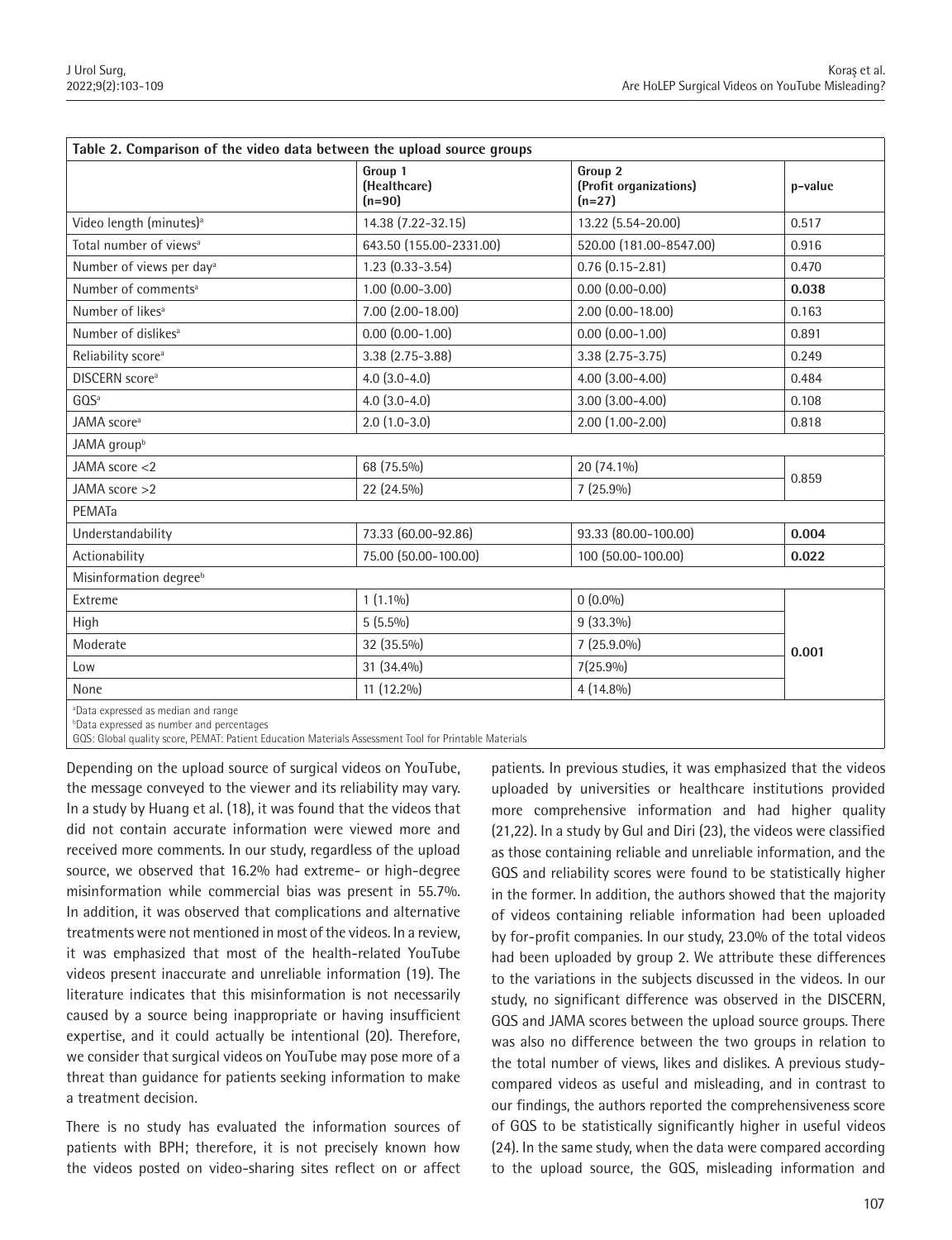comprehensiveness scores were found to be statistically higher for the videos uploaded by for-profit companies (24). In contrast, in our study, we also evaluated the videos using JAMA, PEMAT and Likert scales and found that the PEMAT and misinformation scores were higher in the videos uploaded by group 2. In a study by Fode et al. (25) to evaluate videos containing medical information, the median PEMAT understandability score was found to be 100% (range 50-100) and the median PEMAT actionability score was 100% (range 33-100). The results of multivariate regression analysis revealed that all parameters of videos uploaded by medical institutions had a statistically significant effect on the DISCERN rating (25). In our study, the PEMAT scores differed according to the upload source of the videos. The understandability and actionability scores of the videos uploaded by group 2 were statistically significantly higher compared to group 1. Furthermore, although there was misinformation in both groups, the number of videos with highdegree misinformation was significantly higher in group 2. We consider that the videos uploaded by group 2 aim to encourage or direct patients to undergo HoLEP surgery, which is a new and expensive treatment. In addition, in the study by Fode et al. (25), it was emphasized that there was no barrier and/or restriction when uploading content to websites, especially in the field of health (25). Our study shows that people watch these videos without distinguishing between poor and good content, or they may even not know how to make such a distinction. Thus, the videos they watch can direct them to a wrong treatment or misinformation. The PEMAT score also showed that these videos were easy to understand. Although the easy understandability of a video is a favorable characteristic, misinformation contained in some videos can have further negative effects on viewers. The subject of misinformation has been previously investigated and findings similar to our study have been presented by many studies.

Our findings highlight the importance of high-quality videos that objectively cover all spectrums of a treatment modality and can explain it in a way that patients can understand. High-quality information platforms are available (26). In addition, urology associations should be encouraged to upload high-quality and easy-to-understand videos to websites such as YouTube, where patients can research their diseases and treatment options.

Videos from a single video-sharing platform (YouTube) were viewed; however, since YouTube is an ever-evolving website, the evaluation of videos at a single time point may not accurately reflect what patients view after this initial search. By excluding non-English language videos, we may have further reduced the generalizability of our findings. Our study did not include videos available on other online video platforms such as Vimeo or those posted on academic department websites that may not be available on YouTube due to license agreements. Another

limitation of the study can be considered the inability to obtain the demographic characteristics of video viewers. There is still no complete consensus on how to fully evaluate health-related online videos.

# **Conclusion**

YouTube is one of the popular platforms for presenting healthcare information and developing skills. Considering these results, it is important to evaluate viewers' behavior according to video uploaders. Therefore, safe, unbiased, and high-quality HoLEP surgery videos should be uploaded cautiously and should take into consideration that patients and healthcare professionals who are viewing them. The number of videos posted on video-sharing websites such as YouTube presenting accurate and reliable information about diseases and treatments should be increased, and these videos should be allowed to be published after the approval of institutions such as healthcare associations and universities. We believe that further studies in urology and other medical fields will contribute to the quality and reliability of health-related video content.

## **Ethics**

**Ethics Committee Approval:** Some studies that do not require ethical approval include those involving information freely available in the public domain.

**Informed Consent:** Not necessary.

**Peer-review:** Externally peer-reviewed.

#### **Authorship Contributions**

Concept: S.G., Design: Ö.K., S.G., Data Collection or Processing: E.Y., H.S., N.T., S.P., B.K., F.U., S.G., Analysis or Interpretation: Ö.K., F.G., S.G., Literature Search: Ö.K., F.G., E.Y., H.S., S.P., B.K., F.U., S.G., Writing: Ö.K., F.G., S.G.

**Conflict of Interest:** No conflict of interest was declared by the authors.

**Financial Disclosure:** The authors declare that they have no relevant financial.

# **References**

- 1. Bushman W. Etiology, epidemiology, and natural history of benign prostatic hyperplasia. Urol Clin North Am 2009;36:403-415, v.
- 2. Elmansy HM, Kotb A, Elhilali MM. Holmium laser enucleation of the prostate: long-term durability of clinical outcomes and complication rates during 10 years of followup. J Urol 2011;186:1972-1976.
- 3. Michalak J, Tzou D, Funk J. HoLEP: the gold standard for the surgical management of BPH in the 21(st) Century. Am J Clin Exp Urol 2015;3:36-42.
- 4. YouTube. YouTube in numbers [Webpage]. youtube.com. 2020;1-1.
- 5. The top 500 sites on the web. Alexa Internet, Inc; Accessed April 30, 2020.